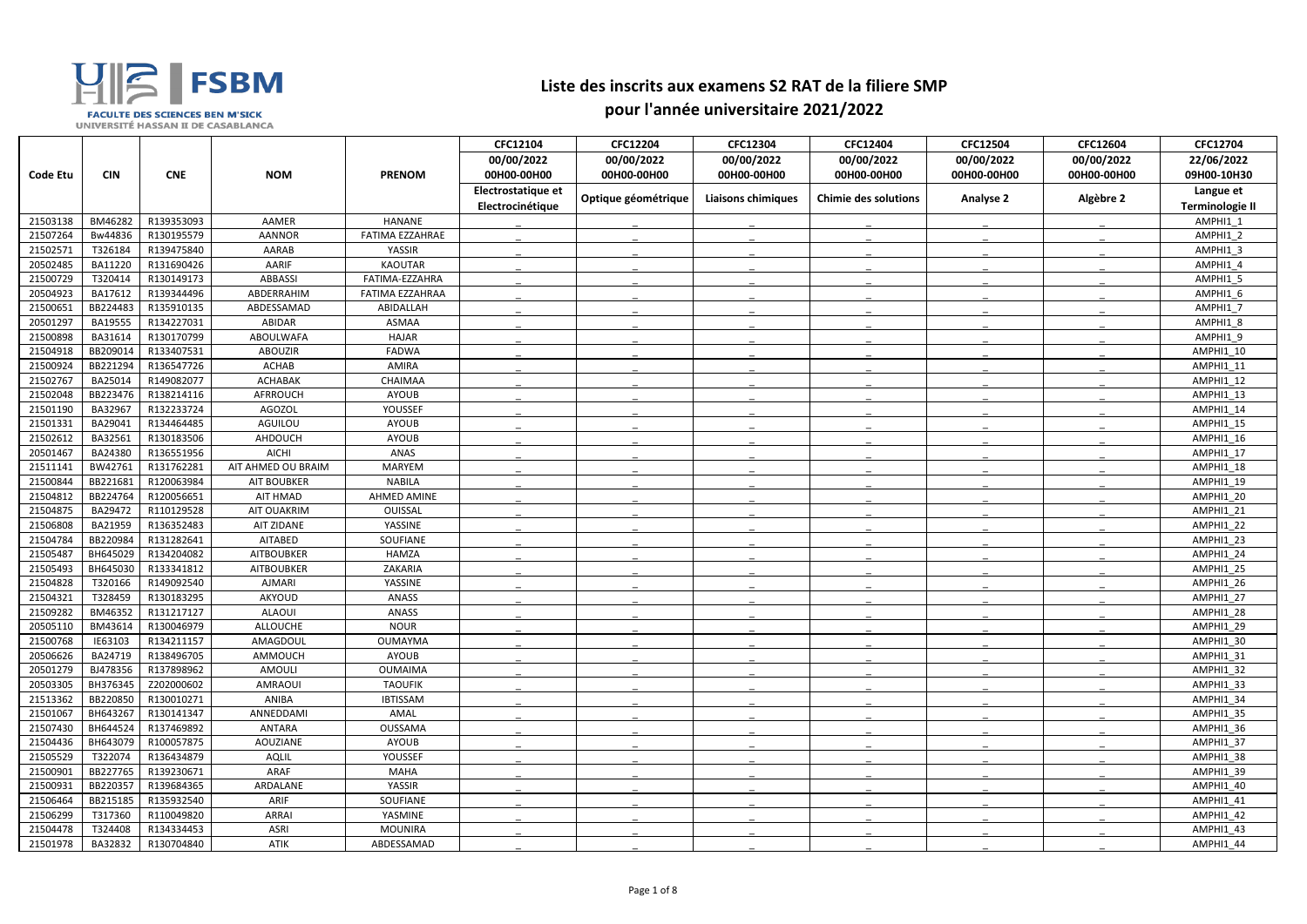|                      |                      |                          |                                   |                  | CFC12104           | <b>CFC12204</b>     | CFC12304                  | CFC12404                    | CFC12504         | CFC12604    | CFC12704               |
|----------------------|----------------------|--------------------------|-----------------------------------|------------------|--------------------|---------------------|---------------------------|-----------------------------|------------------|-------------|------------------------|
|                      |                      |                          |                                   |                  | 00/00/2022         | 00/00/2022          | 00/00/2022                | 00/00/2022                  | 00/00/2022       | 00/00/2022  | 22/06/2022             |
| <b>Code Etu</b>      | <b>CIN</b>           | <b>CNE</b>               | <b>NOM</b>                        | <b>PRENOM</b>    | 00H00-00H00        | 00H00-00H00         | 00H00-00H00               | 00H00-00H00                 | 00H00-00H00      | 00H00-00H00 | 09H00-10H30            |
|                      |                      |                          |                                   |                  | Electrostatique et |                     |                           |                             |                  |             | Langue et              |
|                      |                      |                          |                                   |                  | Electrocinétique   | Optique géométrique | <b>Liaisons chimiques</b> | <b>Chimie des solutions</b> | <b>Analyse 2</b> | Algèbre 2   | <b>Terminologie II</b> |
| 21509249             | T323603              | R141035266               | AYAR                              | <b>ACHRAF</b>    |                    |                     |                           |                             |                  |             | AMPHI1 45              |
| 21505679             | BB225086             | R130207576               | <b>AZHAR</b>                      | <b>YOUNESS</b>   |                    |                     |                           |                             |                  |             | AMPHI1 46              |
| 21502333             | BB225921             | R120064010               | <b>AZMI</b>                       | YASSER           |                    |                     |                           |                             |                  |             | AMPHI1_47              |
| 21501885             | BA31876              | R130245014               | <b>AZZI</b>                       | OUSSAMA          |                    |                     |                           |                             |                  |             | AMPHI1 48              |
| 19506365             | BB192365             | R149023022               | <b>BADIR</b>                      | KHADIJA          |                    |                     |                           |                             |                  |             | AMPHI1 49              |
| 20501451             | BJ471808             | R134536952               | <b>BAJJOU</b>                     | AYOUB            |                    |                     |                           |                             |                  |             | AMPHI1 50              |
| 21512784             | BH642249             | R110106760               | <b>BAKHLIJA</b>                   | HAMZA            |                    |                     |                           |                             |                  |             | AMPHI1 51              |
| 21502011             | T327941              | R137298492               | <b>BAKKARI</b>                    | SALMA            |                    |                     |                           |                             |                  |             | <b>AMPHI1_52</b>       |
| 21503722             | BB225648             | R130067425               | <b>BAL-FALLAH</b>                 | <b>RAOUIA</b>    |                    |                     |                           |                             |                  |             | AMPHI1 53              |
| 21502549             | BB213749             | R135320677               | BALFASSAHI                        | <b>AYOUB</b>     |                    |                     |                           |                             |                  |             | AMPHI1 54              |
| 21502988             | BA28702              | R130146491               | <b>BAN JAOUACH</b>                | <b>HASNAE</b>    |                    |                     |                           |                             |                  |             | AMPHI1 55              |
| 21503280             | BA23480              | R138452008               | BARGAYOU                          | <b>KHAOULA</b>   |                    |                     |                           |                             |                  |             | AMPHI1 56              |
| 21501320             | BB225974             | R140053071               | BARJAOUI                          | <b>OTHMANE</b>   |                    |                     |                           |                             |                  |             | AMPHI1_57              |
| 20509512             | BH625550             | R138594319               | <b>BARKAOUI</b>                   | ANAS             |                    |                     |                           |                             |                  |             | AMPHI1 58              |
| 20501546             | BB215125             | R120064142               | <b>BARKOUCH</b>                   | SALMA            |                    |                     |                           |                             |                  |             | AMPHI1 59              |
| 21504707             | BA27260              | R137233147               | <b>BARRANE</b>                    | SALMA            |                    |                     |                           |                             |                  |             | AMPHI1 60              |
| 21503000             | T312945              | R133298775               | <b>BEL HAJ</b>                    | <b>HALIMA</b>    |                    |                     |                           |                             |                  |             | AMPHI1 61              |
| 21506035             | BB219183             | K130082646               | <b>BELAOUFIR</b>                  | NASSIMA          |                    |                     |                           |                             |                  |             | AMPHI1 62              |
| 20506537             | BW27488              | R132581634               | <b>BELFAKIH</b>                   | <b>MERYEM</b>    |                    |                     |                           |                             |                  |             | AMPHI1 63              |
| 21506953             | BB223858             | R139412670               | <b>BELGANI</b>                    | IMANE            |                    |                     |                           |                             |                  |             | AMPHI1 64              |
| 21500854             | BA32086              | R133404411               | <b>BELJED</b>                     | GHIZLANE         |                    |                     |                           |                             |                  |             | AMPHI1 65              |
| 21500800             | T320671              | R130268379               | <b>BEN AGUIDA</b>                 | <b>DOHA</b>      |                    |                     |                           |                             |                  |             | AMPHI1 66              |
| 21505383<br>21506956 | BB225376<br>BB228117 | R132283018               | <b>BEN CHRIFA</b>                 | FATIMA EZZAHRAA  |                    |                     |                           |                             |                  |             | AMPHI1 67              |
| 21510230             | BB208515             | R135423818<br>R143025042 | <b>BENBACER</b><br><b>BENCHIB</b> | CHAIMAE<br>AYMAN |                    |                     |                           |                             |                  |             | AMPHI1 68<br>AMPHI1 69 |
| 2050208              | BB209639             | R132303060               | BENGHEZOUANI                      | <b>RIDA</b>      |                    |                     |                           |                             |                  |             | <b>AMPHI1 70</b>       |
| 20502784             | BB212305             | R149015965               | BENLAKHAL                         | <b>MOUAD</b>     |                    |                     |                           |                             |                  |             | AMPHI1 71              |
| 21502505             | BV2723               | R130027710               | <b>BENSAADA</b>                   | <b>NOUHAILA</b>  |                    |                     |                           |                             |                  |             | AMPHI1 72              |
| 21506626             | BB214644             | R134293276               | <b>BENTALAA</b>                   | MOHAMED          |                    |                     |                           |                             |                  |             | AMPHI1_73              |
| 21512283             | EA249627             | G137728072               | <b>BEN-YAHDA</b>                  | ABDERRAHMANE     |                    |                     |                           |                             |                  |             | AMPHI1 74              |
| 21502023             | T330830              | R138388171               | <b>BOUHOUCHI</b>                  | HANANE           |                    |                     |                           |                             |                  |             | AMPHI1 75              |
| 21505559             | BB228630             | R132797738               | <b>BOUKHARISS</b>                 | SALAH-EDDINE     |                    |                     |                           |                             |                  |             | AMPHI1 76              |
| 21503861             | BB219402             | R100002263               | <b>BOUKHRISS</b>                  | <b>OUSSAMA</b>   |                    |                     |                           |                             |                  |             | AMPHI1 77              |
| 21500763             | BM43355              | R132407849               | <b>BOULIDAM</b>                   | ASMAE            |                    |                     |                           |                             |                  |             | AMPHI1_78              |
| 21503702             | BB210361             | R138283474               | <b>BOUREHMI</b>                   | SALAH-EDDINE     |                    |                     |                           |                             |                  |             | AMPHI1 79              |
| 21501861             | BH638305             | R136513801               | <b>BOUSSAIDI</b>                  | YOUNESS          |                    |                     |                           |                             |                  |             | AMPHI1 80              |
| 21502564             | BA20441              | R130173170               | <b>BOUSTANY</b>                   | FATIMA-EZZAHRA   |                    |                     |                           |                             |                  |             | AMPHI1 81              |
| 21500891             | BH643507             | R130135465               | <b>BOUSTILA</b>                   | IMAD-EDDINE      |                    |                     |                           |                             |                  |             | AMPHI1_82              |
| 21502558             | BA31832              | R131404370               | <b>BOUTARA</b>                    | MARYAM           |                    |                     |                           |                             |                  |             | AMPHI1 83              |
| 21512772             | BA25188              | R110121941               | <b>BOUTARTA</b>                   | SAID             |                    |                     |                           |                             |                  |             | AMPHI1 84              |
| 21502045             | TA159887             | F130054924               | <b>BYAKHI</b>                     | <b>JIHAD</b>     |                    |                     |                           |                             |                  |             | AMPHI1 85              |
| 21514811             | PB265278             | D130242833               | <b>CHAAIBI</b>                    | LAHSEN           |                    |                     |                           |                             |                  |             | AMPHI1 86              |
| 21501319             | BA33589              | R130015836               | CHAHID                            | <b>AICHA</b>     |                    |                     |                           |                             |                  |             | AMPHI1 87              |
| 21500582             | BJ478665             | R130064597               | <b>CHAHIMI</b>                    | <b>NOUHAILA</b>  |                    |                     |                           |                             |                  |             | AMPHI1 88              |
| 21505540             | Bj484887             | R133684119               | CHAIBI                            | SAFOUANE         |                    |                     |                           |                             |                  |             | AMPHI1_89              |
| 21501255             | BA24222              | R131156731               | CHAJIA                            | MOHAMED          |                    |                     |                           |                             |                  |             | AMPHI1_90              |
| 19500865             | BA17621              | R130196149               | <b>CHAKIR</b>                     | <b>ISSAM</b>     |                    |                     |                           |                             |                  |             | AMPHI1 91              |
| 21503429             | BB215482             | R135231929               | CHAKOUK                           | <b>KAOUTAR</b>   |                    |                     |                           |                             |                  |             | AMPHI1_92              |
| 21502389             | T329534              | R144010110               | CHAOUKI                           | <b>HODA</b>      |                    |                     |                           |                             |                  |             | AMPHI1 93              |
| 21504808             | BH642228             | R110106797               | <b>CHAOURI</b>                    | OUMAIMA          |                    |                     |                           |                             |                  |             | AMPHI1_94              |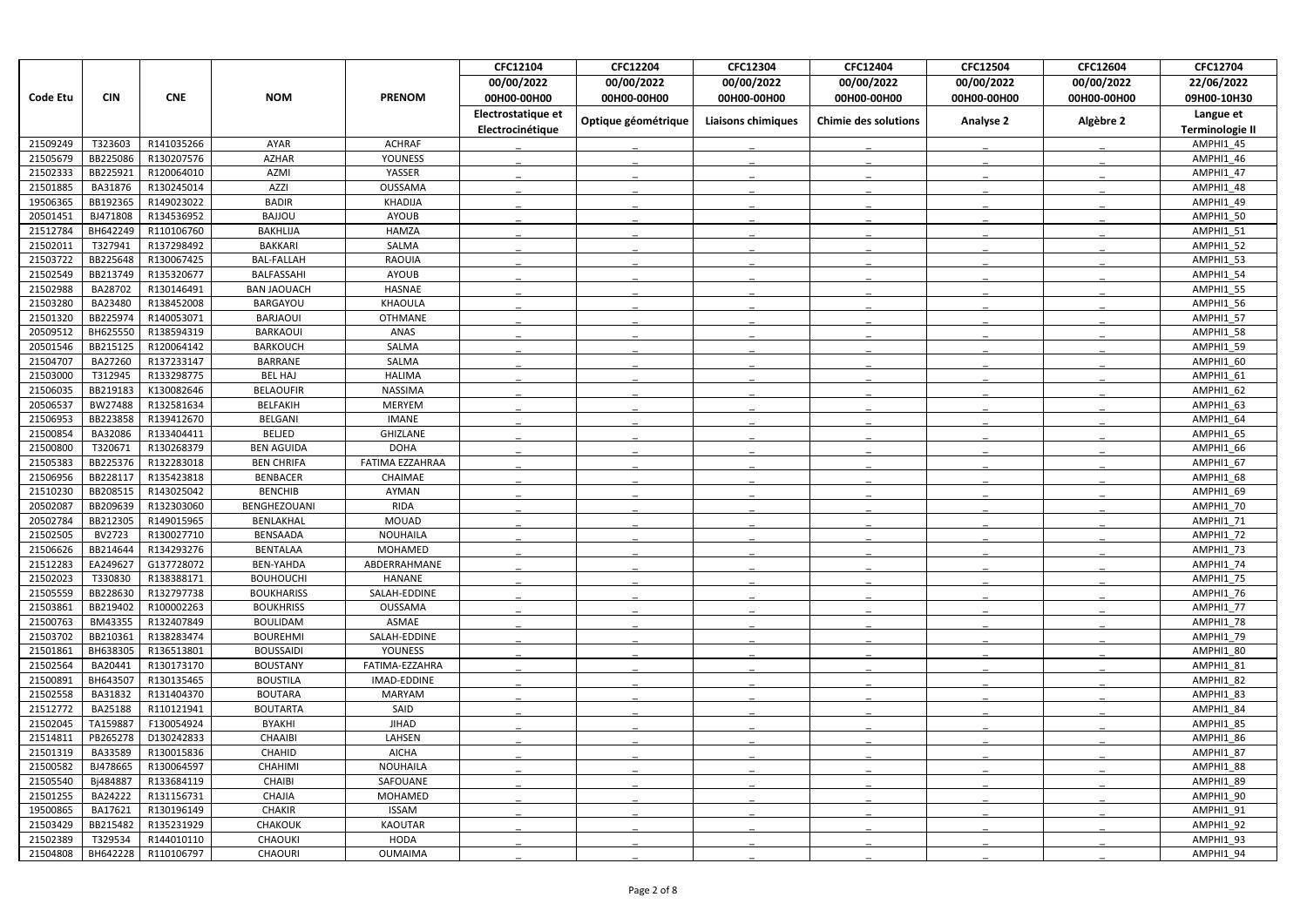|                 |            |            |                   |                 | CFC12104           | <b>CFC12204</b>     | CFC12304                  | CFC12404                    | <b>CFC12504</b>  | CFC12604    | CFC12704               |
|-----------------|------------|------------|-------------------|-----------------|--------------------|---------------------|---------------------------|-----------------------------|------------------|-------------|------------------------|
|                 |            |            |                   |                 | 00/00/2022         | 00/00/2022          | 00/00/2022                | 00/00/2022                  | 00/00/2022       | 00/00/2022  | 22/06/2022             |
| <b>Code Etu</b> | <b>CIN</b> | <b>CNE</b> | <b>NOM</b>        | <b>PRENOM</b>   | 00H00-00H00        | 00H00-00H00         | 00H00-00H00               | 00H00-00H00                 | 00H00-00H00      | 00H00-00H00 | 09H00-10H30            |
|                 |            |            |                   |                 | Electrostatique et |                     |                           |                             |                  |             | Langue et              |
|                 |            |            |                   |                 | Electrocinétique   | Optique géométrique | <b>Liaisons chimiques</b> | <b>Chimie des solutions</b> | <b>Analyse 2</b> | Algèbre 2   | <b>Terminologie II</b> |
| 21504500        | BA24945    | R130007777 | <b>CHOUKRI</b>    | FATIMA-ZAHRA    |                    |                     |                           |                             |                  |             | AMPHI1 95              |
| 21500515        | BB220341   | J140060369 | <b>DAFER</b>      | AMINE           |                    |                     |                           |                             |                  |             | AMPHI1_96              |
| 21500925        | BA18577    | R131460554 | DAHIB             | <b>NAJAT</b>    |                    |                     |                           |                             |                  |             | AMPHI1 97              |
| 20504059        | BB210659   | R135760511 | <b>DAHIR</b>      | ABDELGHAFOUR    |                    |                     |                           |                             |                  |             | AMPHI1 98              |
| 21507270        | BA28836    | R134387380 | DAHMANI           | <b>MOHAMED</b>  |                    |                     |                           |                             |                  |             | AMPHI1 99              |
| 21506262        | BB209838   | R130104952 | <b>DAIF</b>       | ANAS            |                    |                     |                           |                             |                  |             | AMPHI1 100             |
| 21501307        | BA24285    | R100026363 | DALDAL            | AYOUB           |                    |                     |                           |                             |                  |             | AMPHI1 101             |
| 21504819        | BM48224    | R130058027 | <b>DARDOURY</b>   | <b>IMANE</b>    |                    |                     |                           |                             |                  |             | AMPHI1 102             |
| 19501814        | BB202430   | R134846269 | <b>DARHNANI</b>   | AYMANE          |                    |                     |                           |                             |                  |             | AMPHI1 103             |
| 21506440        | BB217927   | R133488110 | DAYYAN            | <b>MOSTAFA</b>  |                    |                     |                           |                             |                  |             | AMPHI1 104             |
| 20506550        | BA22491    | R131350287 | <b>DJOUNI</b>     | <b>AZIZA</b>    |                    |                     |                           |                             |                  |             | AMPHI1 105             |
| 20510856        | BJ477987   | R134314149 | <b>DOUHABI</b>    | <b>OUMAIMA</b>  |                    |                     |                           |                             |                  |             | AMPHI1 106             |
| 21500896        | Bb227181   | R120069078 | <b>DOUJA</b>      | CHAIMAA         |                    |                     |                           |                             |                  |             | AMPHI1 107             |
| 21507265        | T330193    | R130174460 | <b>DOUMA</b>      | <b>DOAE</b>     |                    |                     |                           |                             |                  |             | AMPHI1 108             |
| 20504732        | BA18580    | R133702957 | <b>DRISSI</b>     | <b>ELMEHDI</b>  |                    |                     |                           |                             |                  |             | AMPHI1 109             |
| 2150244         | BA20065    | R130032389 | <b>ECHAOUBI</b>   | OUSSAMA         |                    |                     |                           |                             |                  |             | AMPHI1 110             |
| 21503395        | BJ487316   | R138286895 | <b>ECH-CHAFIY</b> | OMAR            |                    |                     |                           |                             |                  |             | AMPHI1 111             |
| 21507100        | BM48020    | R147015058 | <b>ECHCHAHID</b>  | <b>KARAM</b>    |                    |                     |                           |                             |                  |             | AMPHI1_112             |
| 20501366        | BB196532   | R138473257 | <b>ECHIBANI</b>   | <b>ILHAM</b>    |                    |                     |                           |                             |                  |             | AMPHI1 113             |
| 21503885        | BJ482696   | R137214063 | <b>EDDAHER</b>    | SARA            |                    |                     |                           |                             |                  |             | AMPHI1 114             |
| 21500508        | BV3189     | R130136906 | <b>EDDAHI</b>     | SALMA           |                    |                     |                           |                             |                  |             | AMPHI1 115             |
| 21506048        | BJ480860   | R130066358 | <b>ED-DAHISSE</b> | ABDESSALAM      |                    |                     |                           |                             |                  |             | AMPHI1 116             |
| 20504743        | BA20728    | R130047175 | EDDAHMANI         | ABDELKARIM      |                    |                     |                           |                             |                  |             | AMPHI1 117             |
| 21507246        | BH639586   | R138570215 | <b>EL AKHAL</b>   | WADIE           |                    |                     |                           |                             |                  |             | AMPHI1_118             |
| 21502231        | BB219216   | R133475874 | <b>EL AMINI</b>   | <b>OTHMANE</b>  |                    |                     |                           |                             |                  |             | AMPHI1 119             |
| 21504844        | T319392    | R138900040 | <b>EL-AMRANI</b>  | <b>NISSRINE</b> |                    |                     |                           |                             |                  |             | AMPHI1 120             |
| 21504747        | BH635140   | R138617931 | EL ASSOULI        | ZAKARIA         |                    |                     |                           |                             |                  |             | AMPHI1 121             |
| 21509524        | BJ468753   | R130118943 | <b>EL BARIDI</b>  | <b>NOUHAILA</b> |                    |                     |                           |                             |                  |             | AMPHI1 122             |
| 21504810        | BB213116   | R130049638 | <b>EL BARIGUI</b> | HAMZA           |                    |                     |                           |                             |                  |             | AMPHI1_123             |
| 21513022        | BB154198   | R131497909 | EL BARNAKI        | ABDERRAHIM      |                    |                     |                           |                             |                  |             | AMPHI1 124             |
| 21512276        | Y511941    | G137411093 | EL BASSIRI        | <b>KAWTAR</b>   |                    |                     |                           |                             |                  |             | AMPHI1 125             |
| 21500809        | BA20962    | R110129033 | EL BAZA           | <b>HIBA</b>     |                    |                     |                           |                             |                  |             | AMPHI1 126             |
| 21503132        | BB217572   | R100034518 | EL BEROUHI        | KHANSAE         |                    |                     |                           |                             |                  |             | AMPHI1 127             |
| 21500672        | AD328534   | C137065333 | EL BEYHAKI        | <b>HAMZA</b>    |                    |                     |                           |                             |                  |             | AMPHI1_128             |
| 20503821        | BW27541    | R138204641 | EL BOUAMRI        | TARIK           |                    |                     |                           |                             |                  |             | AMPHI1_129             |
| 21509216        | Bh646255   | R100034565 | EL BOUSANNI       | OUSSAMA         |                    |                     |                           |                             |                  |             | AMPHI1_130             |
| 21504848        | BM48872    | R130036570 | <b>EL FANE</b>    | KHALID          |                    |                     |                           |                             |                  |             | AMPHI1 131             |
| 21510563        | PB267273   | R130066377 | <b>EL FASSI</b>   | LOUBNA          |                    |                     |                           |                             |                  |             | AMPHI1_132             |
| 21506513        | BB224725   | R135343864 | <b>EL GHARABI</b> | SALAH EDDINE    |                    |                     |                           |                             |                  |             | AMPHI1 133             |
| 21501329        | BA11233    | R130386447 | EL HALOUANI       | NEZHA           |                    |                     |                           |                             |                  |             | AMPHI1 134             |
| 19508498        | T303097    | R138810773 | EL HALOUI         | <b>HAMZA</b>    |                    |                     |                           |                             |                  |             | AMPHI1 135             |
| 20506174        | BJ474901   | R130192726 | EL HANI           | MERYEM          |                    |                     |                           |                             |                  |             | AMPHI1 136             |
| 20502992        | BH640483   | R110169228 | EL HAOUZI         | YASSINE         |                    |                     |                           |                             |                  |             | AMPHI2 1               |
| 21504863        | T319951    | R143018517 | EL IDRISSI DAFALI | <b>JAMILA</b>   |                    |                     |                           |                             |                  |             | AMPHI2 2               |
| 21500548        | T320198    | R130161144 | EL KHANNOURI      | IKRAM           |                    |                     |                           |                             |                  |             | AMPHI2_3               |
| 21505480        | BB205833   | F145038982 | EL MACHRAFI       | <b>HAKIMA</b>   |                    |                     |                           |                             |                  |             | AMPHI2 4               |
| 21503674        | BB225204   | R130026437 | EL MOUDDEN        | NOUHAILA        |                    |                     |                           |                             |                  |             | AMPHI2 5               |
| 21502496        | BV3001     | R132428448 | EL MOUTARAJI      | MOHAMMED        |                    |                     |                           |                             |                  |             | AMPHI2 6               |
| 21502356        | BB219129   | R130293294 | EL YOUSFI         | <b>OMAIMA</b>   |                    |                     |                           |                             |                  |             | AMPHI2 7               |
| 21501913        | BA33606    | R136404341 | <b>ELABBASSI</b>  | MOHAMED         |                    |                     |                           |                             |                  |             | AMPHI2 8               |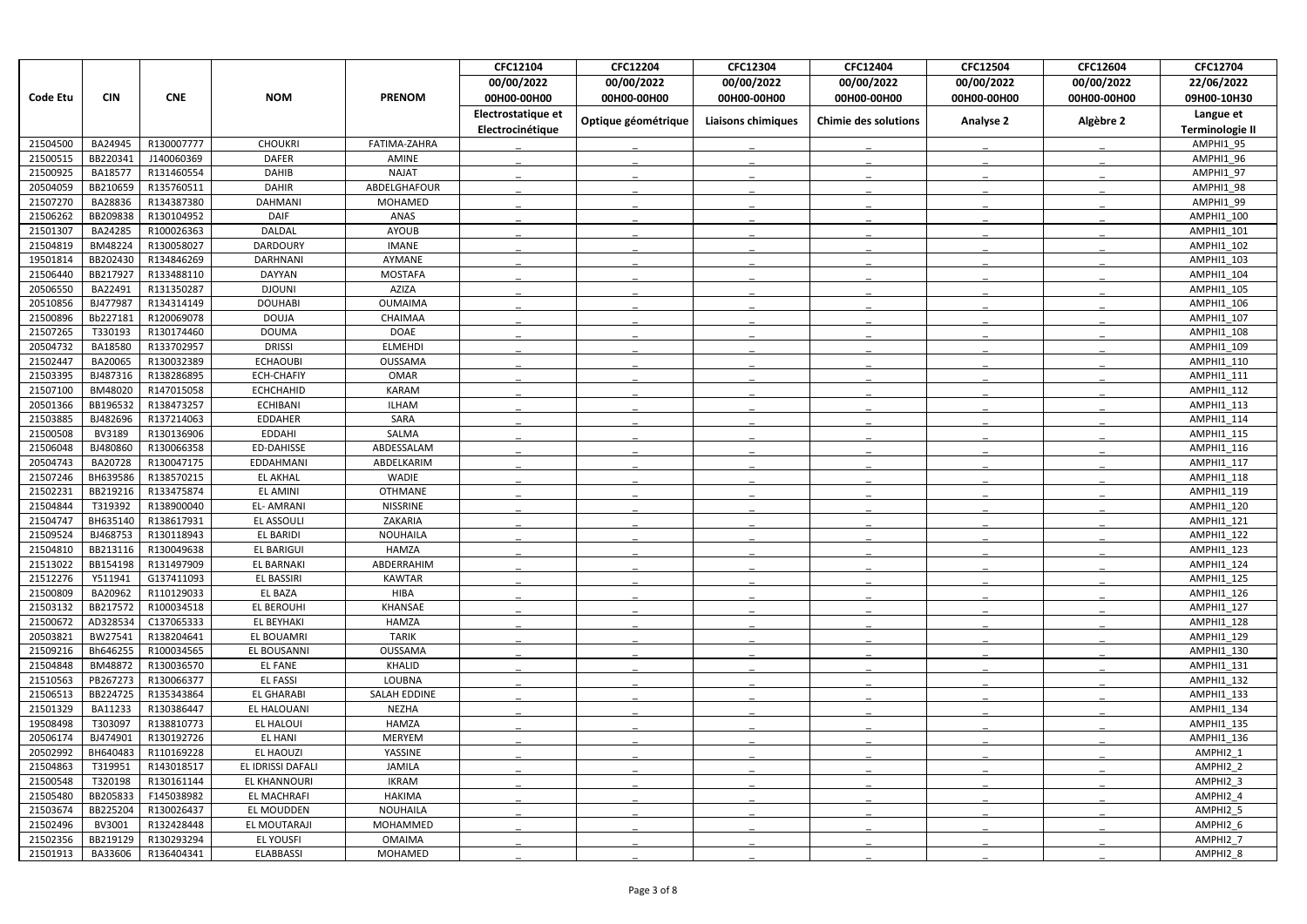|                      |                    |                          |                        |                       | CFC12104           | <b>CFC12204</b>     | CFC12304                  | CFC12404                    | <b>CFC12504</b>  | CFC12604    | CFC12704               |
|----------------------|--------------------|--------------------------|------------------------|-----------------------|--------------------|---------------------|---------------------------|-----------------------------|------------------|-------------|------------------------|
|                      |                    |                          |                        |                       | 00/00/2022         | 00/00/2022          | 00/00/2022                | 00/00/2022                  | 00/00/2022       | 00/00/2022  | 22/06/2022             |
| <b>Code Etu</b>      | <b>CIN</b>         | <b>CNE</b>               | <b>NOM</b>             | <b>PRENOM</b>         | 00H00-00H00        | 00H00-00H00         | 00H00-00H00               | 00H00-00H00                 | 00H00-00H00      | 00H00-00H00 | 09H00-10H30            |
|                      |                    |                          |                        |                       | Electrostatique et |                     |                           |                             |                  |             | Langue et              |
|                      |                    |                          |                        |                       | Electrocinétique   | Optique géométrique | <b>Liaisons chimiques</b> | <b>Chimie des solutions</b> | <b>Analyse 2</b> | Algèbre 2   | <b>Terminologie II</b> |
| 21502420             | BH641702           | R136219126               | <b>ELALOUAOUI</b>      | MOHAMED               |                    |                     |                           |                             |                  |             | AMPHI2 9               |
| 21501227             | BM45643            | R134328558               | <b>ELASSALI</b>        | ABDELKADER            |                    |                     |                           |                             |                  |             | AMPHI2_10              |
| 20502702             | BM41867            | K134277458               | <b>ELBOURI</b>         | <b>BILAL</b>          |                    |                     |                           |                             |                  |             | AMPHI2_11              |
| 21501886             | BA32960            | R133385089               | ELGARDA                | <b>NADIA</b>          |                    |                     |                           |                             |                  |             | AMPHI2 12              |
| 20506951             | T311697            | R130189084               | <b>ELHABCHI</b>        | <b>ISSAM</b>          |                    |                     |                           |                             |                  |             | AMPHI2 13              |
| 21501762             | BB206149           | R130061684               | <b>ELKABCH</b>         | WISSAL                |                    |                     |                           |                             |                  |             | AMPHI2 14              |
| 21501151             | BA17738            | R135217364               | ELKASBAJI              | OUSSAMA               |                    |                     |                           |                             |                  |             | AMPHI2 15              |
| 21503480             | BM45596            | R100001619               | ELKHAMMOURI            | ZINEB                 |                    |                     |                           |                             |                  |             | AMPHI2_16              |
| 21504928             | BB226539           | R130231798               | <b>ELLAOUZI</b>        | ABDELLATIF            |                    |                     |                           |                             |                  |             | AMPHI2 17              |
| 21507317             | BM46648            | R130184734               | <b>ELMAQRI</b>         | SOMIYA                |                    |                     |                           |                             |                  |             | AMPHI2 18              |
| 21507377             | BB217319           | R100036017               | ELMOUCHARDAL           | <b>YOUNESS</b>        |                    |                     |                           |                             |                  |             | AMPHI2_19              |
| 20502605             | BH634694           | R133802818               | ELMOUSSAOUI            | <b>KAWTAR</b>         |                    |                     |                           |                             |                  |             | AMPHI2 20              |
| 21504832             | BB218011           | R130343069               | <b>ELOUAHABI</b>       | <b>JIHAD</b>          |                    |                     |                           |                             |                  |             | AMPHI2_21              |
| 21506465             | BA34100            | R136556893               | <b>ENNAIMI</b>         | <b>MERYEM</b>         |                    |                     |                           |                             |                  |             | AMPHI2 22              |
| 21501664             | BB211069           | R130186698               | ERRABIA                | ABDELILAH             |                    |                     |                           |                             |                  |             | AMPHI2 23              |
| 21500746             | BA32623            | R132385118               | <b>ESSADIK</b>         | <b>NABIL</b>          |                    |                     |                           |                             |                  |             | AMPHI2 24              |
| 21500512             | BB216273           | R131760244               | ESSAJII                | <b>HIND</b>           |                    |                     |                           |                             |                  |             | AMPHI2 25              |
| 21507257             | BB216773           | R130007250               | <b>ESSEBDI</b>         | <b>FATIMA EZZAHRA</b> |                    |                     |                           |                             |                  |             | AMPHI2_26              |
| 21509890             | BA19100            | R133224364               | <b>ESSOUIHED</b>       | FATIMA-EZZAHRA        |                    |                     |                           |                             |                  |             | AMPHI2 27              |
| 21500935             | BB215913           | R131421648               | <b>ETTAHIRI</b>        | ANAS                  |                    |                     |                           |                             |                  |             | AMPHI2 28              |
| 21504428             | BH645979           | R130024074               | ET-TAHRI               | ABDERRAHMANE          |                    |                     |                           |                             |                  |             | AMPHI2 29              |
| 21507489             | BW34505            | R130118702               | <b>ETTAQY</b>          | <b>DOUNIA</b>         |                    |                     |                           |                             |                  |             | AMPHI2 30              |
| 21504334             | T328316            | R130149300               | <b>ETTOUMY</b>         | ANAS                  |                    |                     |                           |                             |                  |             | AMPHI2 31              |
| 20513135             | T310376            | K138166266               | EZZAKRY                | ABDELALI              |                    |                     |                           |                             |                  |             | AMPHI2_32              |
| 21500706             | BM48015            | R131375823               | EZZEMOURI              | AYYOUB                |                    |                     |                           |                             |                  |             | AMPHI2 33              |
| 21505527             | BB218272           | R130061361               | EZZINE                 | ZIAD                  |                    |                     |                           |                             |                  |             | AMPHI2 34              |
| 21501168             | BB222953           | R132310174               | FAIZ                   | MOHAMED               |                    |                     |                           |                             |                  |             | AMPHI2 35              |
| 20504003             | BM45205            | R130284389<br>R100014861 | <b>FAKHIR</b>          | <b>BASSMA</b>         |                    |                     |                           |                             |                  |             | AMPHI2 36              |
| 21502551             | BJ485220           |                          | <b>FAKKAR</b>          | SOUHAIL               |                    |                     |                           |                             |                  |             | AMPHI2_37              |
| 21504836<br>21513971 | T329812<br>M657216 | R149018522<br>K138101379 | FARAH<br><b>FARHAN</b> | HASNAA<br>MOHAMMED    |                    |                     |                           |                             |                  |             | AMPHI2 38<br>AMPHI2 39 |
| 21504909             | BB215964           | R136292978               | FARHANE                | <b>HIBA</b>           |                    |                     |                           |                             |                  |             | AMPHI2 40              |
| 21507362             | BM46990            | R135574171               | FARHI                  | AYOUB                 |                    |                     |                           |                             |                  |             | AMPHI2_41              |
| 21511145             | BW39013            | R140011654               | FARS                   | <b>KARIMA</b>         |                    |                     |                           |                             |                  |             | AMPHI2_42              |
| 21500673             | BA25251            | R132319645               | <b>FINTI</b>           | OUSSAMA               |                    |                     |                           |                             |                  |             | AMPHI2_43              |
| 21514496             | BW34011            | R136916189               | <b>FOUAD</b>           | WALID                 |                    |                     |                           |                             |                  |             | AMPHI2_44              |
| 21503463             | BA13593            | R130093755               | GABARDINE              | YOUSEF                |                    |                     |                           |                             |                  |             | AMPHI2 45              |
| 21506315             | BB227999           | R132322445               | GAHAMOU                | KHALID                |                    |                     |                           |                             |                  |             | AMPHI2 46              |
| 21506363             | BH646050           | R110173644               | <b>GAOUR</b>           | AYMEN                 |                    |                     |                           |                             |                  |             | AMPHI2 47              |
| 21501000             | BA29767            | R130160919               | GAROIDE                | <b>HIBA</b>           |                    |                     |                           |                             |                  |             | AMPHI2_48              |
| 21500556             | BA27295            | R138355191               | <b>GORDIOUI</b>        | ASMAA                 |                    |                     |                           |                             |                  |             | AMPHI2 49              |
| 21507041             | T327261            | R139386237               | <b>GOURCH</b>          | YASSIR                |                    |                     |                           |                             |                  |             | AMPHI2 50              |
| 20501497             | BB201772           | R120056821               | <b>GSOURI</b>          | OUSSAMA               |                    |                     |                           |                             |                  |             | AMPHI2_51              |
| 21510227             | BA18513            | R131390605               | <b>HAFCI</b>           | WIDAD                 |                    |                     |                           |                             |                  |             | AMPHI2 52              |
| 21510234             | BB227211           | R130053228               | HAKAM                  | OTHMANE               |                    |                     |                           |                             |                  |             | AMPHI2_53              |
| 21502924             | BA29803            | R134385144               | <b>HAKOU</b>           | OUMEIMA               |                    |                     |                           |                             |                  |             | AMPHI2_54              |
| 21500691             | BJ479230           | R132597710               | <b>HAMDI</b>           | AYMEN                 |                    |                     |                           |                             |                  |             | AMPHI2_55              |
| 19507853             | BA8214             | R131594216               | HAMMAMA                | LATIFA                |                    |                     |                           |                             |                  |             | AMPHI2_56              |
| 20501453             | BB214845           | K138219922               | <b>HAMOUCHI</b>        | ASSIYA                |                    |                     |                           |                             |                  |             | AMPHI2 57              |
| 20502037             | BB198233           | R144116330               | HANINE                 | SOUKAINA              |                    |                     |                           |                             |                  |             | AMPHI2_58              |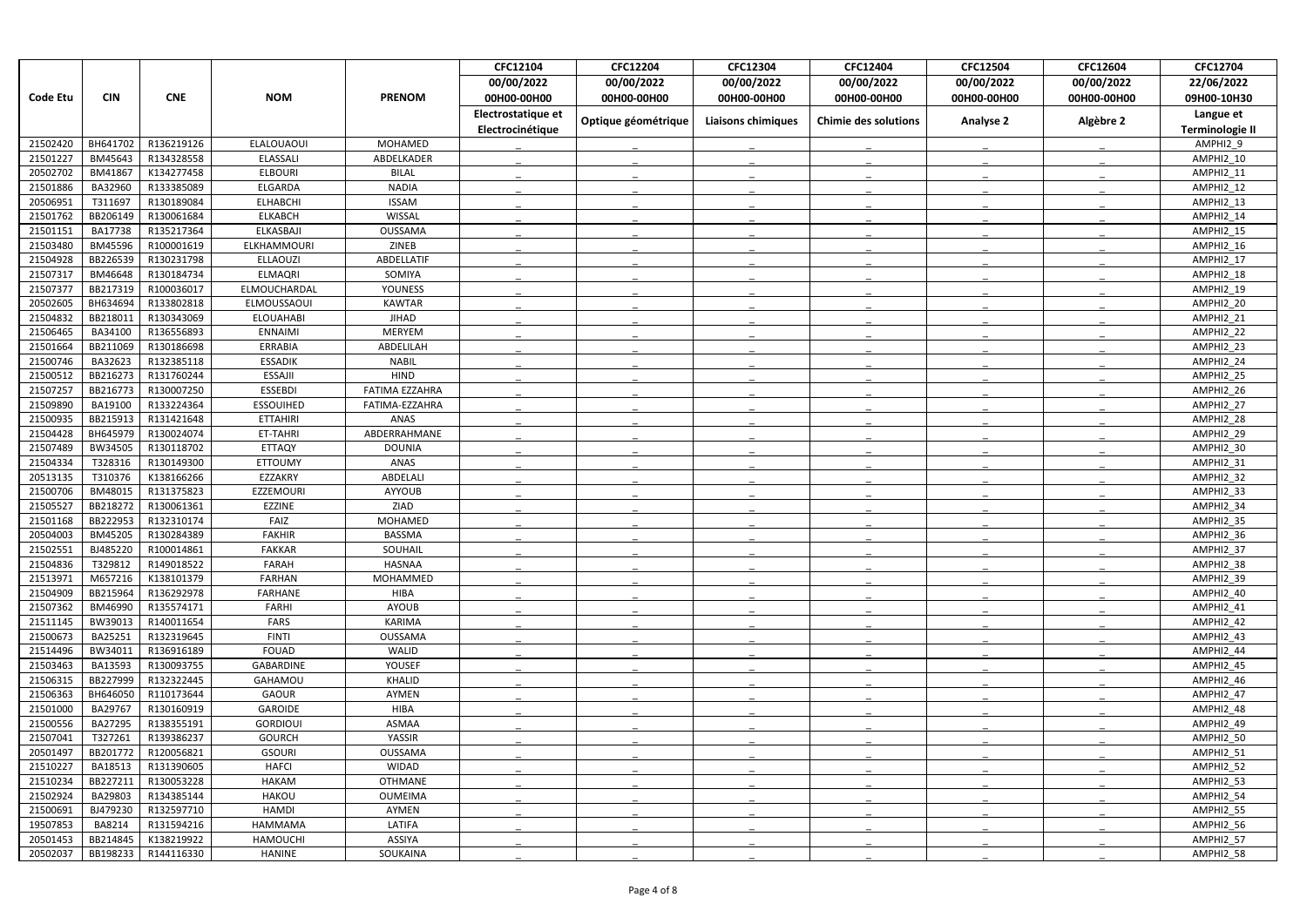|                      |                     |                          |                   |                     | CFC12104           | CFC12204            | CFC12304                  | CFC12404                    | CFC12504         | CFC12604    | CFC12704                |
|----------------------|---------------------|--------------------------|-------------------|---------------------|--------------------|---------------------|---------------------------|-----------------------------|------------------|-------------|-------------------------|
|                      |                     |                          |                   |                     | 00/00/2022         | 00/00/2022          | 00/00/2022                | 00/00/2022                  | 00/00/2022       | 00/00/2022  | 22/06/2022              |
| <b>Code Etu</b>      | <b>CIN</b>          | <b>CNE</b>               | <b>NOM</b>        | <b>PRENOM</b>       | 00H00-00H00        | 00H00-00H00         | 00H00-00H00               | 00H00-00H00                 | 00H00-00H00      | 00H00-00H00 | 09H00-10H30             |
|                      |                     |                          |                   |                     | Electrostatique et |                     |                           |                             |                  |             | Langue et               |
|                      |                     |                          |                   |                     | Electrocinétique   | Optique géométrique | <b>Liaisons chimiques</b> | <b>Chimie des solutions</b> | <b>Analyse 2</b> | Algèbre 2   | <b>Terminologie II</b>  |
| 20501439             | BB213507            | R136309608               | <b>HANNAOUI</b>   | ZINEB               |                    |                     |                           |                             |                  |             | AMPHI2 59               |
| 21510579             | Q341082             | F135356370               | <b>HARCHI</b>     | OUSSAMA             |                    |                     |                           |                             |                  |             | AMPHI2 60               |
| 21500870             | BA21683             | R134213876               | <b>HARIRI</b>     | <b>EL MAHDI</b>     |                    |                     |                           |                             |                  |             | AMPHI2 61               |
| 21504617             | BB229123            | R130080969               | <b>HARRACH</b>    | <b>IMAD</b>         |                    |                     |                           |                             |                  |             | AMPHI2 62               |
| 21513982             | BH644104            | R138408743               | HARRAMA           | <b>IKRAME</b>       |                    |                     |                           |                             |                  |             | AMPHI2 63               |
| 21513267             | WA308264            | F137262113               | HASSOUNA          | SIHAM               |                    |                     |                           |                             |                  |             | AMPHI2 64               |
| 21504906             | BA32157             | R130170633               | <b>HIMMY</b>      | MOHAMED             |                    |                     |                           |                             |                  |             | AMPHI2 65               |
| 21504874             | M646421             | K137117225               | <b>HOKMI</b>      | <b>BOUCHRA</b>      |                    |                     |                           |                             |                  |             | AMPHI2 66               |
| 21505495             | BB227283            | R138556746               | <b>HOUTI</b>      | <b>TARIK</b>        |                    |                     |                           |                             |                  |             | AMPHI2 67               |
| 21506029             | BW37853             | R130003936               | <b>ICHINNI</b>    | <b>IKRAM</b>        |                    |                     |                           |                             |                  |             | AMPHI2 68               |
| 21504904             | BW41141             | R130003872               | <b>ID LARBI</b>   | <b>FATIMA</b>       |                    |                     |                           |                             |                  |             | AMPHI2 69               |
| 19504301             | BB190999            | R139915055               | <b>IDKI</b>       | <b>AYOUB</b>        |                    |                     |                           |                             |                  |             | <b>AMPHI2 70</b>        |
| 20505258             | BB209427            | R134310585               | <b>IDRISSI</b>    | FATIMA-EZZAHREA     |                    |                     |                           |                             |                  |             | AMPHI2 71               |
| 21502522             | BB202057            | R131797411               | <b>IDRISSI</b>    | <b>KHISSAL</b>      |                    |                     |                           |                             |                  |             | AMPHI2 72               |
| 21502732             | BW41557             | R130071787               | <b>IDYOSS</b>     | <b>YOUNES</b>       |                    |                     |                           |                             |                  |             | AMPHI2 73               |
| 20506580             | BB207401            | R130162962               | <b>IGHIR</b>      | <b>MOUHCINE</b>     |                    |                     |                           |                             |                  |             | AMPHI2 74               |
| 20500947             | BB214942            | R143058994               | IGOURRAMENE       | YOUSSEF             |                    |                     |                           |                             |                  |             | AMPHI2 75               |
| 21506239             | BA40100             | R139198851               | <b>ILAOUAD</b>    | <b>KHADIJA</b>      |                    |                     |                           |                             |                  |             | AMPHI2 76               |
| 21511111             | BA26410             | R132365119               | <b>IMLANE</b>     | ABDELGHANI          |                    |                     |                           |                             |                  |             | AMPHI2 77               |
| 21513106             | BA29357             | R100043825               | <b>ISTALB</b>     | AYA                 |                    |                     |                           |                             |                  |             | AMPHI2 78               |
| 21501163             | BH642759            | R135932436               | <b>JAAOUANI</b>   | MOHAMED             |                    |                     |                           |                             |                  |             | AMPHI2 79               |
| 20515868             | EA212278            | G148031698               | <b>JABRI</b>      | ABDELLATIF          |                    |                     |                           |                             |                  |             | AMPHI2 80               |
| 16500805             | BK641331            | R131921053               | <b>JAMAL</b>      | <b>OTHMAN</b>       |                    |                     |                           |                             |                  |             | AMPHI2 81               |
| 21504846             | <b>BV3523</b>       | R130159984               | <b>JAOUAD</b>     | <b>MARYEM</b>       |                    |                     |                           |                             |                  |             | AMPHI2_82               |
| 20503629             | T305969             | R131503421               | <b>JAOUHARI</b>   | ABDELILAH           |                    |                     |                           |                             |                  |             | AMPHI2 83               |
| 20506782             | BA25038             | F110007550               | <b>JARMOUNI</b>   | HANANE              |                    |                     |                           |                             |                  |             | AMPHI2 84               |
| 19506317             | <b>BA1842</b>       | R133704607               | <b>JOUBIR</b>     | ABDESSAMAD          |                    |                     |                           |                             |                  |             | AMPHI2 85               |
| 20502517             | BB195926            | R130111205               | <b>JRAIFI</b>     | ANAS                |                    |                     |                           |                             |                  |             | AMPHI2 86               |
| 21506880             | BV3344              | R134647736               | KALIL             | YOUSSEF             |                    |                     |                           |                             |                  |             | AMPHI2_87               |
| 21507258             | BB227780            | R130604874               | KANDOUL           | ASMAE               |                    |                     |                           |                             |                  |             | AMPHI2 88               |
| 20507766             | BM45018             | R130226665               | <b>KARAM</b>      | <b>HAJAR</b>        |                    |                     |                           |                             |                  |             | AMPHI2 89               |
| 21506328             | BW33431             | R130107730               | KARAMI            | <b>BADR</b>         |                    |                     |                           |                             |                  |             | AMPHI2 90               |
| 21507280             | T320118             | R139394524               | KASRAOUI          | SALMA               |                    |                     |                           |                             |                  |             | AMPHI2 91               |
| 21504770             | BA22058             | R110029619               | <b>KASSI</b>      | <b>IKRAM</b>        |                    |                     |                           |                             |                  |             | AMPHI2_92               |
| 21509622             | BM47142             | R132587398               | <b>KATHIRI</b>    | <b>TAHA</b>         |                    |                     |                           |                             |                  |             | AMPHI2_93               |
| 20506887             | BA22009             | R134366086               | KHAI              | ASSIA               |                    |                     |                           |                             |                  |             | AMPHI2 94               |
| 21501024             | T327906             | R130051579               | KHALLOUKI         | SAFAA               |                    |                     |                           |                             |                  |             | AMPHI2_95               |
| 21506426             | BM48910             | R132279164               | KHATIMI           | <b>CHAFIK</b>       |                    |                     |                           |                             |                  |             | AMPHI2_96               |
| 21506268             | BB220018            | R135292907               | KHECHANI          | <b>HIBA</b>         |                    |                     |                           |                             |                  |             | AMPHI2_97               |
| 18503256<br>21500850 | BM36031             | R132260250               | KHOUYA            | MOHAMED             |                    |                     |                           |                             |                  |             | AMPHI2_98               |
| 21503123             | BA22055<br>BJ473331 | R134464296<br>R130136335 | KLIMOUN<br>LAATAM | OUSSAMA<br>SOUKAINA |                    |                     |                           |                             |                  |             | AMPHI2 99<br>AMPHI2_100 |
|                      | BB221258            | F147047141               | LAAYOUNI          | SOUKAINA            |                    |                     |                           |                             |                  |             | AMPHI2_101              |
| 21504461<br>21511162 | M655708             | K135197446               | LABIBE            | ABDELAZIZ           |                    |                     |                           |                             |                  |             | AMPHI2_102              |
| 21504576             | BB224853            | P133461848               | LAHMAR            | AYA                 |                    |                     |                           |                             |                  |             | AMPHI2_103              |
| 21501875             | BH640730            | R100031496               | LAHNA             | AYMAN               |                    |                     |                           |                             |                  |             | <b>AMPHI2 104</b>       |
| 21511904             | BB223881            | R146053066               | LAKROAUTI         | SOUFIANE            |                    |                     |                           |                             |                  |             | AMPHI2_105              |
| 21510224             | BH642877            | R100100948               | LAMALI            | SALMA               |                    |                     |                           |                             |                  |             | AMPHI2_106              |
| 21507207             | BB218399            | R100036012               | LBAINE            | MANAL               |                    |                     |                           |                             |                  |             | AMPHI2_107              |
| 21504763             | BB215722            | R130171620               | LEGDALI           | OUSSAMA             |                    |                     |                           |                             |                  |             | AMPHI2_108              |
|                      |                     |                          |                   |                     |                    |                     |                           |                             |                  |             |                         |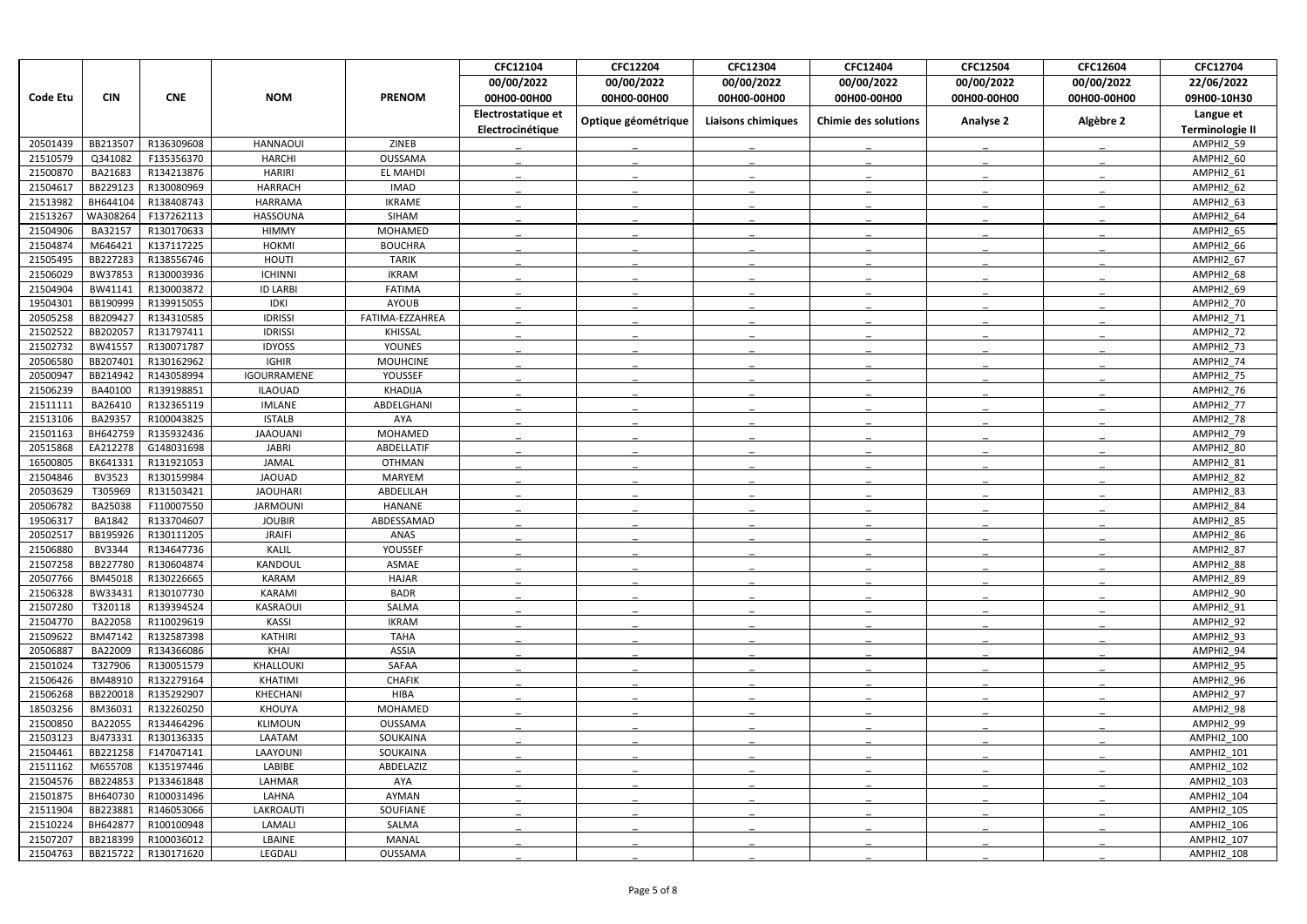|                      |                     |                          |                                |                           | CFC12104           | <b>CFC12204</b>     | CFC12304                  | CFC12404                    | <b>CFC12504</b>  | CFC12604    | CFC12704                               |
|----------------------|---------------------|--------------------------|--------------------------------|---------------------------|--------------------|---------------------|---------------------------|-----------------------------|------------------|-------------|----------------------------------------|
|                      |                     |                          |                                |                           | 00/00/2022         | 00/00/2022          | 00/00/2022                | 00/00/2022                  | 00/00/2022       | 00/00/2022  | 22/06/2022                             |
| <b>Code Etu</b>      | <b>CIN</b>          | <b>CNE</b>               | <b>NOM</b>                     | <b>PRENOM</b>             | 00H00-00H00        | 00H00-00H00         | 00H00-00H00               | 00H00-00H00                 | 00H00-00H00      | 00H00-00H00 | 09H00-10H30                            |
|                      |                     |                          |                                |                           | Electrostatique et |                     |                           |                             |                  |             | Langue et                              |
|                      |                     |                          |                                |                           | Electrocinétique   | Optique géométrique | <b>Liaisons chimiques</b> | <b>Chimie des solutions</b> | <b>Analyse 2</b> | Algèbre 2   | <b>Terminologie II</b>                 |
| 21501881             | BA22684             | R130038731               | <b>MABROUK</b>                 | <b>HANANE</b>             |                    |                     |                           |                             |                  |             | AMPHI2 109                             |
| 21509476             | BB211040            | R138416823               | <b>MAFTOUH</b>                 | HOUSSAM                   |                    |                     |                           |                             |                  |             | AMPHI2_110                             |
| 21506244             | BA27081             | D137496378               | <b>MAHMOUDI</b>                | <b>HABIBA</b>             |                    |                     |                           |                             |                  |             | AMPHI2_111                             |
| 21502383             | BA12848             | R110025076               | <b>MAJDOUB</b>                 | <b>HAJAR</b>              |                    |                     |                           |                             |                  |             | <b>AMPHI2 112</b>                      |
| 21504001             | BB218042            | R139310087               | <b>MALOUK</b>                  | <b>MOUAD</b>              |                    |                     |                           |                             |                  |             | <b>AMPHI2 113</b>                      |
| 21510334             | BH642802            | K137142864               | MAMMOU                         | YOUSSEF                   |                    |                     |                           |                             |                  |             | <b>AMPHI2 114</b>                      |
| 21512385             | WA319052            | R138446832               | MANAOUI                        | MOHAMED                   |                    |                     |                           |                             |                  |             | <b>AMPHI2 115</b>                      |
| 21502520             | BM47358             | R130065431               | <b>MANSSOUR</b>                | LEILA                     |                    |                     |                           |                             |                  |             | AMPHI2_116                             |
| 21502058             | BM45541             | R135348701               | <b>MARBOUH</b>                 | <b>OUMAIMA</b>            |                    |                     |                           |                             |                  |             | <b>AMPHI2 117</b>                      |
| 21505175             | BB226429            | R138231893               | <b>MARBOUH</b>                 | SALMA                     |                    |                     |                           |                             |                  |             | <b>AMPHI2 118</b>                      |
| 21501753             | BW34898             | R130137762               | <b>MARZAQ</b>                  | <b>MOURAD</b>             |                    |                     |                           |                             |                  |             | <b>AMPHI2 119</b>                      |
| 21504608             | BA26693             | R131244015               | MAZAKI                         | SIHAM                     |                    |                     |                           |                             |                  |             | <b>AMPHI2 120</b>                      |
| 2050638              | BB207018            | R130083354               | MELLAH                         | MOHAMMED                  |                    |                     |                           |                             |                  |             | AMPHI2_121                             |
| 20504216             | BJ468627            | R138703591               | MERIZAK                        | <b>NISSRINE</b>           |                    |                     |                           |                             |                  |             | <b>AMPHI2 122</b>                      |
| 21512309             | HH190696            | K139125532               | <b>MESBAHI</b>                 | SALAHEDDINE               |                    |                     |                           |                             |                  |             | <b>AMPHI2 123</b>                      |
| 20506157             | T307326             | R130565262               | <b>MESKI</b>                   | WALID                     |                    |                     |                           |                             |                  |             | <b>AMPHI2 124</b>                      |
| 21502029             | BA25839             | R136347987               | MESKI                          | YASSINE                   |                    |                     |                           |                             |                  |             | AMPHI2_125                             |
| 21503246             | BJ485802            | R135395640               | <b>MIFTAH</b>                  | ABDELKRIM                 |                    |                     |                           |                             |                  |             | AMPHI2_126                             |
| 20504272             | BB207443            | R130079700               | <b>MITKAL</b>                  | FATIMA-EZZHRA             |                    |                     |                           |                             |                  |             | <b>AMPHI2 127</b>                      |
| 21500684             | T326501             | R136239991               | <b>MIZAR</b>                   | YASMINE                   |                    |                     |                           |                             |                  |             | <b>AMPHI2 128</b>                      |
| 21501026             | BM43122             | R130045829               | <b>MORAJJY</b>                 | <b>NOUHAILA</b>           |                    |                     |                           |                             |                  |             | <b>AMPHI2 129</b>                      |
| 21500549             | BA26454             | K133218633               | MOUBTASSIM                     | <b>MARWANE</b>            |                    |                     |                           |                             |                  |             | AMPHI2_130                             |
| 21506260             | BB227351            | R130322279               | MOUHOUN                        | RIDOUAN                   |                    |                     |                           |                             |                  |             | <b>AMPHI2 131</b>                      |
| 21502556             | ba30508             | R130572327               | <b>MOUHRIZ</b>                 | <b>HAMZA</b>              |                    |                     |                           |                             |                  |             | AMPHI2_132                             |
| 20502713             | BJ479519            | R130179341               | <b>MOUHSINE</b>                | <b>IBTISSAM</b>           |                    |                     |                           |                             |                  |             | <b>AMPHI2 133</b>                      |
| 20505256             | BA11208<br>BB215088 | R132587871               | <b>MOUHSSINE</b>               | <b>YOUNESS</b>            |                    |                     |                           |                             |                  |             | <b>AMPHI2 134</b>                      |
| 20511572<br>21511978 | BA16020             | R143038019<br>R130193008 | <b>MOUJAR</b><br><b>MOUJRI</b> | <b>MOSTAFA</b><br>CHOAYBE |                    |                     |                           |                             |                  |             | <b>AMPHI2 135</b><br><b>AMPHI2 136</b> |
| 21501947             | BH642198            | R132890458               | <b>MOUKHTAR</b>                | ZAKARIA                   |                    |                     |                           |                             |                  |             | AMPHI3_1                               |
| 21501176             | BA24947             | R138368606               | MOUMAD                         | ABDELGHAFOUR              |                    |                     |                           |                             |                  |             | AMPHI3 2                               |
| 20502893             | BH641190            | R131368500               | <b>MOUNIR</b>                  | ANAS                      |                    |                     |                           |                             |                  |             | AMPHI3 3                               |
| 21501856             | BA32455             | R138374805               | <b>MOUSSAFIR</b>               | LAILA                     |                    |                     |                           |                             |                  |             | AMPHI3 4                               |
| 20502851             | BB215118            | R139232133               | MOUSTAGHIT                     | ASSAAD                    |                    |                     |                           |                             |                  |             | AMPHI3 5                               |
| 21507208             | BW41499             | R130118236               | <b>MOUSTAJIB</b>               | SALMA                     |                    |                     |                           |                             |                  |             | AMPHI3_6                               |
| 21503276             | BJ472023            | R130032945               | MOUSTAQUIM                     | SAMI                      |                    |                     |                           |                             |                  |             | AMPHI3_7                               |
| 21511969             | BJ465103            | R130182819               | MOUTASSIM                      | LAMYAA                    |                    |                     |                           |                             |                  |             | AMPHI3 8                               |
| 21503314             | BB199762            | R135605543               | <b>MSALEK</b>                  | MOHAMMED                  |                    |                     |                           |                             |                  |             | AMPHI3 9                               |
| 21507425             | BM48250             | R130082154               | <b>NACHIT</b>                  | ANASS                     |                    |                     |                           |                             |                  |             | AMPHI3_10                              |
| 21502514             | BB219572            | R135310201               | <b>NAFI</b>                    | ZAKARIA                   |                    |                     |                           |                             |                  |             | AMPHI3 11                              |
| 21502064             | BV3866              | R138246991               | <b>NASSIB</b>                  | SARA                      |                    |                     |                           |                             |                  |             | AMPHI3 12                              |
| 19508957             | ba7603              | R130082617               | <b>NESISE</b>                  | YOUNESSE                  |                    |                     |                           |                             |                  |             | AMPHI3 13                              |
| 21506794             | BB229259            | R136388769               | <b>NOUH</b>                    | <b>OMAR</b>               |                    |                     |                           |                             |                  |             | AMPHI3 14                              |
| 21504898             | BA34480             | R130125203               | <b>NOUITI</b>                  | SAAD                      |                    |                     |                           |                             |                  |             | AMPHI3_15                              |
| 21501156             | BB216073            | R138314953               | <b>ORAIHI</b>                  | SARA                      |                    |                     |                           |                             |                  |             | AMPHI3 16                              |
| 21503657             | B602496             | R110157478               | OUACHNANE                      | <b>IMANE</b>              |                    |                     |                           |                             |                  |             | AMPHI3_17                              |
| 21505354             | BB228857            | R137347974               | OUADDAF                        | YOUSSEF                   |                    |                     |                           |                             |                  |             | AMPHI3_18                              |
| 20505710             | BA9330              | R138320144               | OUAKARROUCH                    | <b>MOHCINE</b>            |                    |                     |                           |                             |                  |             | AMPHI3 19                              |
| 21510675             | T323141             | R135500370               | <b>OUARDI</b>                  | MOHAMMED-AMINE            |                    |                     |                           |                             |                  |             | AMPHI3_20                              |
| 21502348             | BB206296            | F138306928               | OUATTOU                        | MOHAMED AMINE             |                    |                     |                           |                             |                  |             | AMPHI3 21                              |
| 21502180             | BB231063            | R135311692               | <b>OUGHRIS</b>                 | ABDERRAHMAN               |                    |                     |                           |                             |                  |             | AMPHI3_22                              |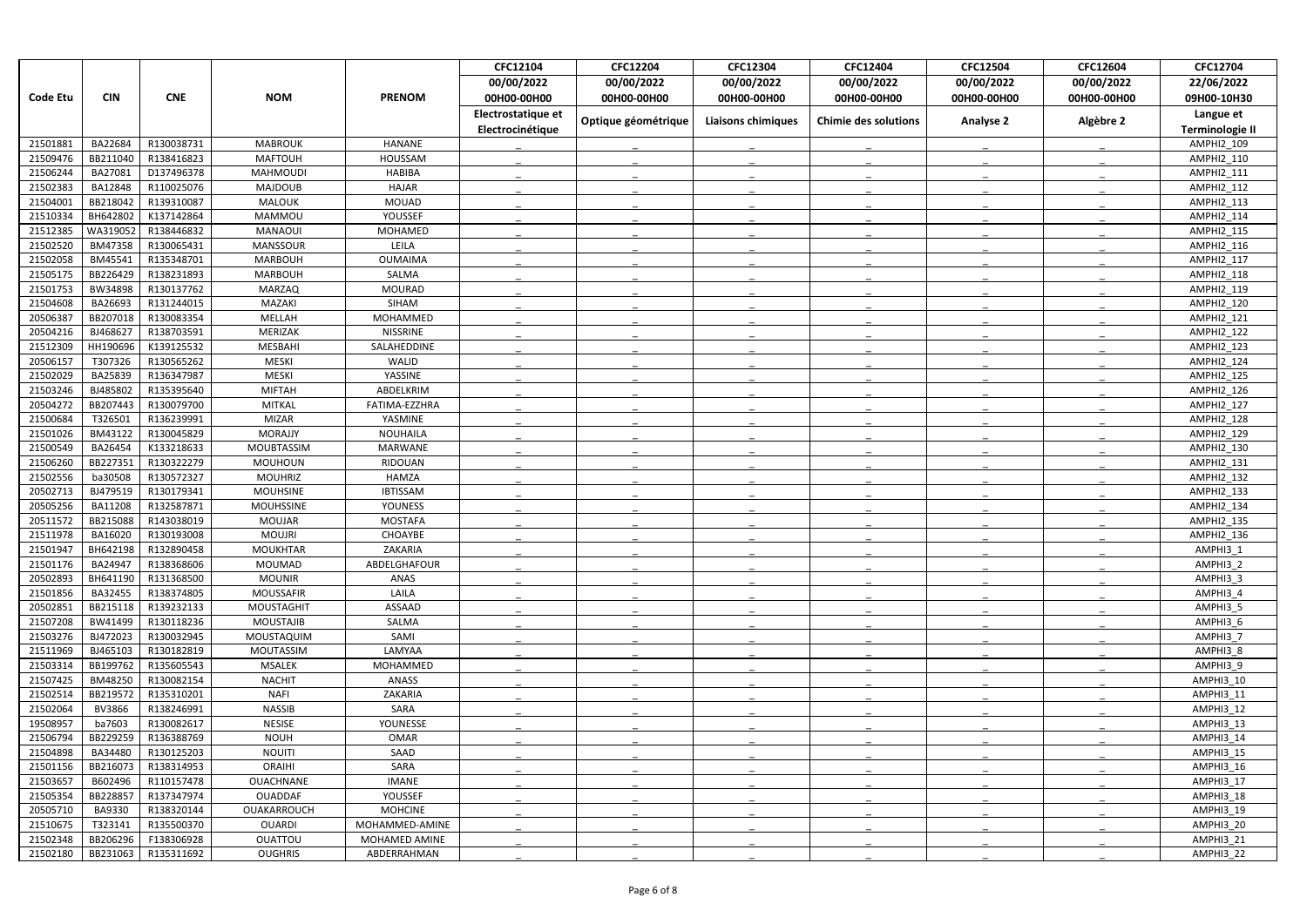|                      |                      |                          |                      |                           | CFC12104           | CFC12204            | CFC12304                  | CFC12404                    | CFC12504         | CFC12604    | CFC12704               |
|----------------------|----------------------|--------------------------|----------------------|---------------------------|--------------------|---------------------|---------------------------|-----------------------------|------------------|-------------|------------------------|
|                      |                      |                          |                      |                           | 00/00/2022         | 00/00/2022          | 00/00/2022                | 00/00/2022                  | 00/00/2022       | 00/00/2022  | 22/06/2022             |
| <b>Code Etu</b>      | <b>CIN</b>           | <b>CNE</b>               | <b>NOM</b>           | <b>PRENOM</b>             | 00H00-00H00        | 00H00-00H00         | 00H00-00H00               | 00H00-00H00                 | 00H00-00H00      | 00H00-00H00 | 09H00-10H30            |
|                      |                      |                          |                      |                           | Electrostatique et |                     |                           |                             |                  |             | Langue et              |
|                      |                      |                          |                      |                           | Electrocinétique   | Optique géométrique | <b>Liaisons chimiques</b> | <b>Chimie des solutions</b> | <b>Analyse 2</b> | Algèbre 2   | <b>Terminologie II</b> |
| 21506531             | BJ480232             | R138213820               | <b>OUSAID</b>        | <b>MERIEM</b>             |                    |                     |                           |                             |                  |             | AMPHI3 23              |
| 21501670             | BJ478174             | R130065707               | OUSSIL               | <b>ILHAM</b>              |                    |                     |                           |                             |                  |             | AMPHI3 24              |
| 21507356             | BH646508             | R130066611               | <b>RAFI</b>          | ZAINAB                    |                    |                     |                           |                             |                  |             | AMPHI3_25              |
| 21506800             | BB223461             | R135407527               | RAGOUBA              | MOHAMMED AMINE            |                    |                     |                           |                             |                  |             | AMPHI3 26              |
| 21501031             | BB227652             | R130095591               | RAGURAGUI            | WASMINE                   |                    |                     |                           |                             |                  |             | AMPHI3 27              |
| 20506258             | BB207197             | R130081290               | RAHIM                | SAID                      |                    |                     |                           |                             |                  |             | AMPHI3 28              |
| 21505762             | BA33947              | R100045477               | <b>RAHMOUDI</b>      | YASSINE                   |                    |                     |                           |                             |                  |             | AMPHI3 29              |
| 20502433             | BA12371              | R134469389               | <b>RAHO</b>          | YOUSSEF                   |                    |                     |                           |                             |                  |             | AMPHI3_30              |
| 21514016             | WA314296             | R130136957               | RAKII                | <b>NADIA</b>              |                    |                     |                           |                             |                  |             | AMPHI3 31              |
| 21501900             | BH642239             | R130200841               | RAMI                 | ZINEB                     |                    |                     |                           |                             |                  |             | AMPHI3 32              |
| 21502372             | BB218876             | R135279288               | RAOUI                | MOHAMMED                  |                    |                     |                           |                             |                  |             | AMPHI3_33              |
| 21506487             | BB216199             | R133293462               | RAZZOUK              | SANAA                     |                    |                     |                           |                             |                  |             | AMPHI3 34              |
| 21502401             | T320296              | R130028212               | <b>ROKK</b>          | <b>HAJAR</b>              |                    |                     |                           |                             |                  |             | AMPHI3_35              |
| 21501352             | BA30464              | R133293861               | <b>ROUH</b>          | <b>MAROUANE</b>           |                    |                     |                           |                             |                  |             | AMPHI3 36              |
| 21502015             | BB221625             | R132337918               | <b>ROUIDI</b>        | WASSIM                    |                    |                     |                           |                             |                  |             | AMPHI3 37              |
| 21503469             | BA26157              | R130070852               | <b>SABIR</b>         | NOUREDDINE                |                    |                     |                           |                             |                  |             | AMPHI3 38              |
| 20502976             | BA24876              | R130113435               | SADEQ                | ZYAD                      |                    |                     |                           |                             |                  |             | AMPHI3 39              |
| 21504224             | BB204934             | R133225109               | SAHIL                | <b>MAROUANE</b>           |                    |                     |                           |                             |                  |             | AMPHI3_40              |
| 21504732             | BB225716             | R136412683               | SAKI                 | MOHAMMED                  |                    |                     |                           |                             |                  |             | AMPHI3 41              |
| 21509243             | BA28190              | R137342788               | SALAMA               | YASSINE                   |                    |                     |                           |                             |                  |             | AMPHI3 42              |
| 21501458             | BJ483846             | R131612167               | SALOUI               | <b>MOUAD</b>              |                    |                     |                           |                             |                  |             | AMPHI3 43              |
| 21501256             | <b>BA5465</b>        | R131929687               | SAMI                 | SOUKAINA                  |                    |                     |                           |                             |                  |             | AMPHI3 44              |
| 21502182<br>21500848 | BH639617<br>BJ478670 | R100098386<br>R130033267 | <b>SBIRY</b><br>SBIT | MOHAMMED AMINE<br>ZAKARIA |                    |                     |                           |                             |                  |             | AMPHI3 45              |
| 19512908             | BH626515             | R138248251               | SBYAA                | MERYEM                    |                    |                     |                           |                             |                  |             | AMPHI3_46<br>AMPHI3 47 |
| 20507206             | BB192155             | R145083527               | SERRAY               | MOHAMMED                  |                    |                     |                           |                             |                  |             | AMPHI3 48              |
| 21503832             | BB207778             | R110087341               | SIRATE               | <b>HASSAN</b>             |                    |                     |                           |                             |                  |             | AMPHI3 49              |
| 21513644             | BB218434             | R136291452               | SIRRI                | MOHAMMED                  |                    |                     |                           |                             |                  |             | AMPHI3 50              |
| 20503923             | BB215228             | R134760365               | SLIMANI              | MOHAMED                   |                    |                     |                           |                             |                  |             | AMPHI3_51              |
| 21501641             | BB219357             | R134310214               | SMAMI                | MAROUANE                  |                    |                     |                           |                             |                  |             | AMPHI3 52              |
| 21502982             | BH641813             | R130070534               | SOUADDA              | <b>KAWTAR</b>             |                    |                     |                           |                             |                  |             | AMPHI3 53              |
| 21500951             | BA17338              | R100017274               | SOUFIANE             | <b>BADER</b>              |                    |                     |                           |                             |                  |             | AMPHI3 54              |
| 21501901             | BB216014             | R134421643               | SOUINI               | AHMED                     |                    |                     |                           |                             |                  |             | AMPHI3 55              |
| 20506922             | BW31298              | R130145528               | SOULI                | <b>DOHA</b>               |                    |                     |                           |                             |                  |             | AMPHI3_56              |
| 20503501             | BA17039              | R130184452               | SOUMAILY             | YAHIA                     |                    |                     |                           |                             |                  |             | AMPHI3 57              |
| 20503768             | BJ471233             | R132465243               | <b>TABIT</b>         | <b>ELMEHDI</b>            |                    |                     |                           |                             |                  |             | AMPHI3 58              |
| 20502397             | BA23865              | R110127230               | <b>TAHIRI</b>        | <b>MOUAD</b>              |                    |                     |                           |                             |                  |             | AMPHI3 59              |
| 21503071             | BB225522             | R136381795               | <b>TAOUFIKI</b>      | MINA                      |                    |                     |                           |                             |                  |             | AMPHI3 60              |
| 21512281             | HA235822             | K148023926               | TAOUFIQ ALLAH        | MERYEM                    |                    |                     |                           |                             |                  |             | AMPHI3 61              |
| 21502039             | BW33621              | R138770604               | <b>TAOUSSI</b>       | SAAD                      |                    |                     |                           |                             |                  |             | AMPHI3 62              |
| 21513255             | bh646148             | R100040127               | <b>TAWIL</b>         | <b>ISMAIL</b>             |                    |                     |                           |                             |                  |             | AMPHI3 63              |
| 21502027             | BA34226              | R130182642               | <b>TAYEB</b>         | MALIKA                    |                    |                     |                           |                             |                  |             | AMPHI3 64              |
| 21506378             | BB226028             | R134423829               | <b>TAYEB</b>         | OUSSAMA                   |                    |                     |                           |                             |                  |             | AMPHI3 65              |
| 21503720             | WA315275             | F134160947               | <b>TIBARI</b>        | <b>HALIMA</b>             |                    |                     |                           |                             |                  |             | AMPHI3 66              |
| 21502339             | BH644410             | R130140187               | <b>TOUBKAL</b>       | HAMZA                     |                    |                     |                           |                             |                  |             | AMPHI3_67              |
| 21505280             | BH644229             | R130149539               | <b>TOUFIK</b>        | AMINE                     |                    |                     |                           |                             |                  |             | AMPHI3 68              |
| 20501327             | BH633195             | R131322470               | <b>TOUFIQ</b>        | <b>MANAL</b>              |                    |                     |                           |                             |                  |             | AMPHI3 69              |
| 19509148             | BM39854              | R148104221               | <b>TOUGHMARI</b>     | <b>FATIMA</b>             |                    |                     |                           |                             |                  |             | AMPHI3_70              |
| 21501997             | BA34487              | R132494133               | <b>TOURI</b>         | KHAOULA                   |                    |                     |                           |                             |                  |             | AMPHI3 71              |
| 21509494             | BM46551              | R130112790               | <b>TOUSSY</b>        | YOUSSEF                   |                    |                     |                           |                             |                  |             | AMPHI3_72              |